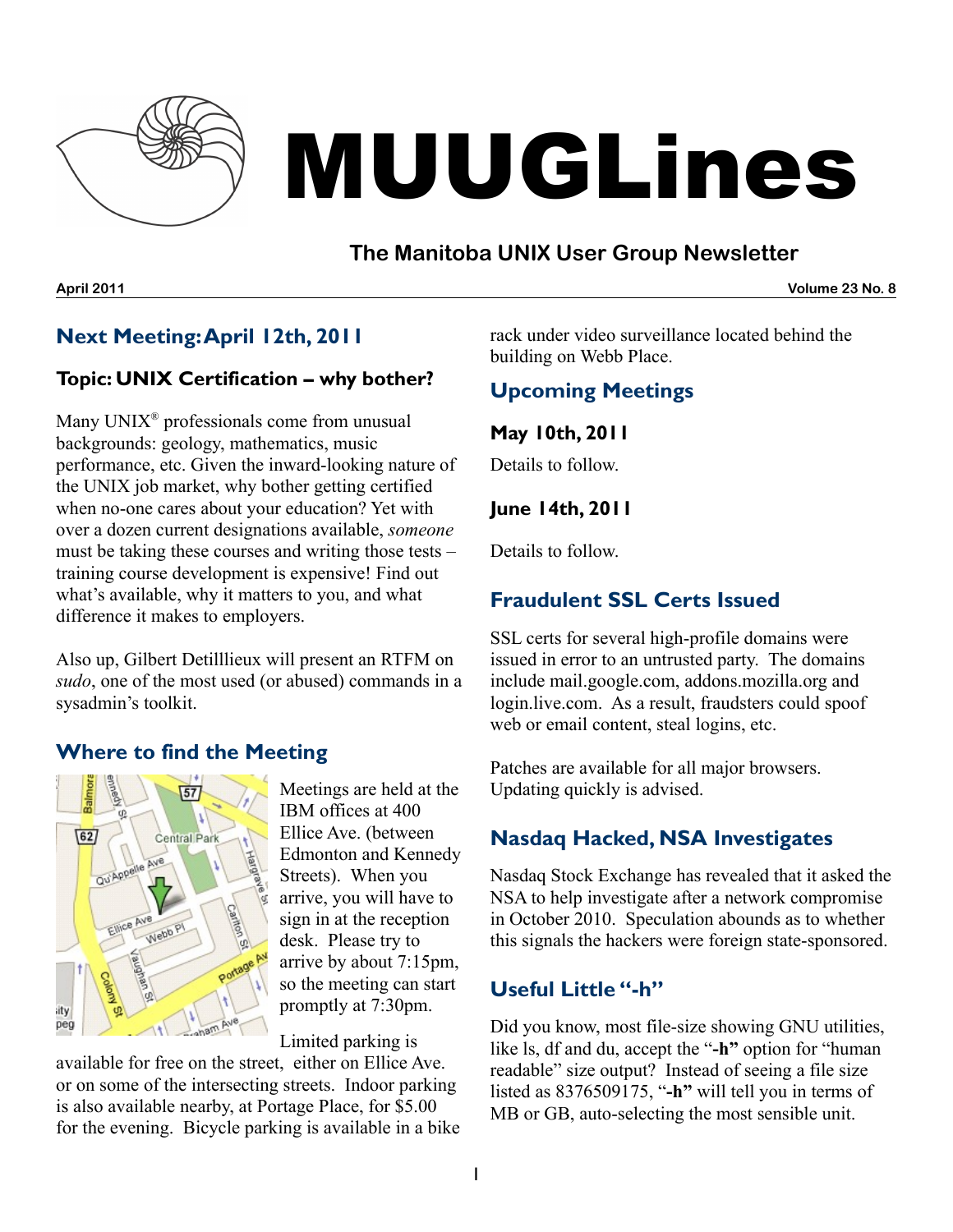## **The Next 640K Barrier**

Eyeing that new massive 3TB hard drive for your computer? You might want to stick with 2TB for now. There are a number of compatibility issues once you go over 2TB.

The first problem is 3TB disks are switching to 4k sectors. Most systems (BIOS's, OS's) are used to dealing with 512k sector. The increased sector size is required to overcome limitations in MBR/LBA. An important consideration is to make sure your partitioning tools align to 4k boundaries, or you align it manually.



The second issue is partitioning. The ancient MBR format is being superseded by GPT which fixes a few of the problems with 3TB drives. However, booting from GPT requires a compatible BIOS, which for the most part means EFI, which most boards do not have yet. So successfully booting off a 3TB partition may be impossible on legacy systems.

For optimal performance, you must ensure your partitioning tool (e.g. *fdisk*) aligns the partitions at 4k boundaries. You can do this in *fdisk* (in util-linux-ng >=2.17.1) by typing "**c**" to disable DOS mode. You should also type "**u**" to ensure the units are sectors (not cylinders), and then make sure you create partitions with start unit multiples of 8 (512b\*8=4k).

Some drive vendors are offering add-on cards with special BIOS's to allow booting on legacy hardware. Seagate claims to have freely downloadable software that somehow works around the issue, though how they manage that is a mystery. Whether these solutions will work, and work reliably, remains to be seen.

With all these issues comes the possible need for a more advanced bootloader. GRUB2 may soon be a must when booting 3TB drives, as GRUB2 understands GPT.

Lastly, your OS and filesystems need to allow >2TB partitions. Luckily, most filesystems have supported that for quite a while. Ext3 and Ext4 will happily make multi-TB filesystems. 64-bit OS's will increasingly be attractive, if not required, to work with all these new technologies as they mostly use 64 bit pointers.

### **Intel Chip News**

Intel's new on-chip-video CPU's are pretty slick. Many new i5 CPU's are available with the "video card" built right into the CPU. This is in contrast to



the legacy method of embedding the video into the Northbridge motherboard chip. Cost savings and performance gains can be had with this new design.

Many new motherboards are available, in the new (fixed) Sandy Bridge series, with onboard ports for VGA, DVI and HDMI (yes, all 3!). Look for the H67 moniker.

In other news, the Intel X58 chipset will remain the high-end offering, even with the faster Sandy Bridge CPU's. The X58 gained a lease on life with the degrading-SATA Sandy Bridge bug, but looks to be around a while longer until the LGA2011 socket comes out. The X58 can provide 4 full x16 PCIe slots, triple-channel memory and 6-core CPU's.

## **Pioneer Spacecraft Mystery Solved**

A years-long mysterious tugging effect hampering the 30 year old Pioneer probes in deep space may be solved, using a 1970s computer graphics technique called "Phong shading". For 10 years scientists have wondered what force was acting on the spacecraft, producing a small "tug" from the direction of the sun.

Using advanced mathematics, a Portuguese team has demonstrated the heat radiated from and reflected off the spacecraft itself is to blame after all.

Pioneer, like many NASA spacecraft are powered by radioisotope thermoelectric generators, which are basically radioactive pellets of Plutonium or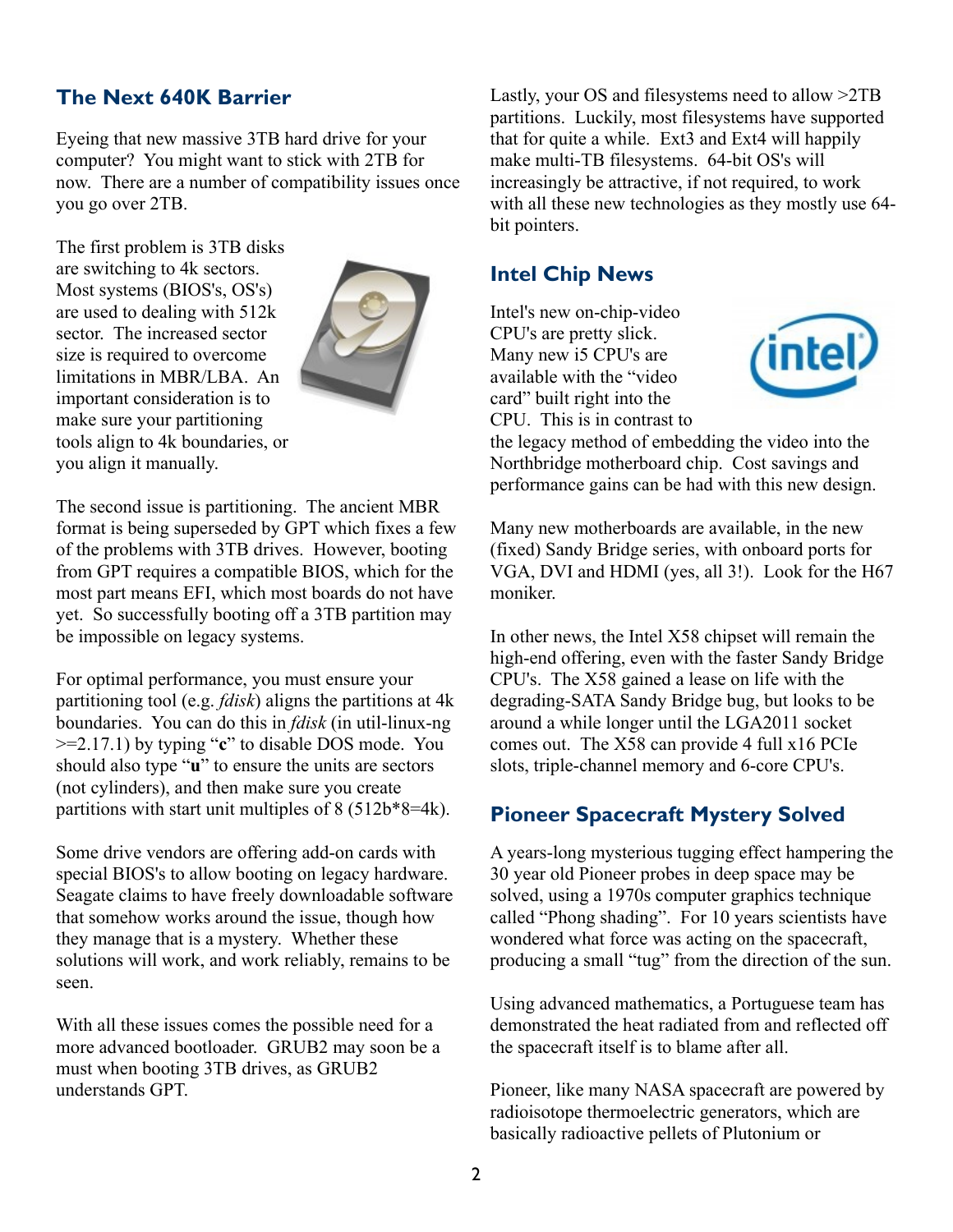Strontium, etc., that create a heat differential in two distinct metals joined in two places with a temperature difference between them. The Seebeck effect causes such a setup to generate a current loop, which can then be used to power electronics. RTG's are also found on earth in such weird places as remote, unmanned, old Russian arctic lighthouses.

## **Boot CDsYou Can't LiveWithout**

Ultimate Boot CD is a tinkerer's dream. The handiest aspect may be that it can



successfully boot and run Western Digital's hard drive diagnostic program where the original from WD's site refuses to run. The WD version is notoriously incompatible with many boards, SATA chips, and CD-ROM drives, especially SATA ones. Diagnostics for all the other hard drive brands are included too.

You also get CPU burn-in/stress-test programs; *memtest*; *fdisk*, MBR and *grub* boot manipulators, NT password tools; *partimage* and other cloning tools; disk wipers; and more!

#### **<http://www.ultimatebootcd.com/>**

System Rescue CD (*sysresccd*) is a live Linux distro with an eye for system utilities like *gparted* and all the useful system manipulation, editing and recovery tools. If you need to boot up to do some *grub* manipulation, *dd* disk copies, or *ssh/scp* work, *sysresccd* can do it. It even has a minimal X setup and full R/W NTFS support.

Instead of burning a CD, you can use a USB key as a *sysresccd* boot device. To do so:

- 1. Download the ISO image as normal
- 2. Mount the ISO using loopback, like **mkdir /tmp/s; mount -o loop,exec /tmp/isofile /tmp/s**
- 3. Plug in the USB stick; wait 5 secs.
- 4. Unmount it if your system auto-mounted it (usually in /media or /mnt), like **umount /media/KINGSTON**

5. Run the USB install script: **cd /tmp/s; ./usb\_inst.sh**

You can use the remaining space on the drive for normal files you want to carry around. Just make sure you don't delete any of the system files.

*Sysresccd*: don't leave home without it!

#### **[http://sysresccd.org](http://sysresccd.org/)**

**SawfishWM**



Sick of the dumbed-down, limited window managers installed by default with today's Linux distros (metacity, please stand up)? Pining for the days when you could customize and program everything? Take another look at *Sawfish* (formerly known as *Sawmill*) WM.

*Sawfish* lets you bind keys or mouse clicks (or both!) to every function provided by the WM. You can customize the way *Sawfish* responds to events. You can "match" windows as they are created (even using regexes) and apply special handling, such as making all new *xmms* windows sticky or setting the size of a window whose program doesn't understand the old X style **-geometry** argument. Multiple themes mean you don't have to be without eye-candy either.

Everything in *sawfish* is LISPbased. Yes, LISP. But don't run away yet; you don't ever have to see it if you don't want to, as the GUI customizing tools are exceptionally complete.

The only downside is many distros (*Fedora*, for instance) don't provide pre-built *Sawfish* packages anymore. However, it's relatively easy to build from source, though you do have to also build some obscure LISP prerequisites. Remember, real men compile their own WM's!